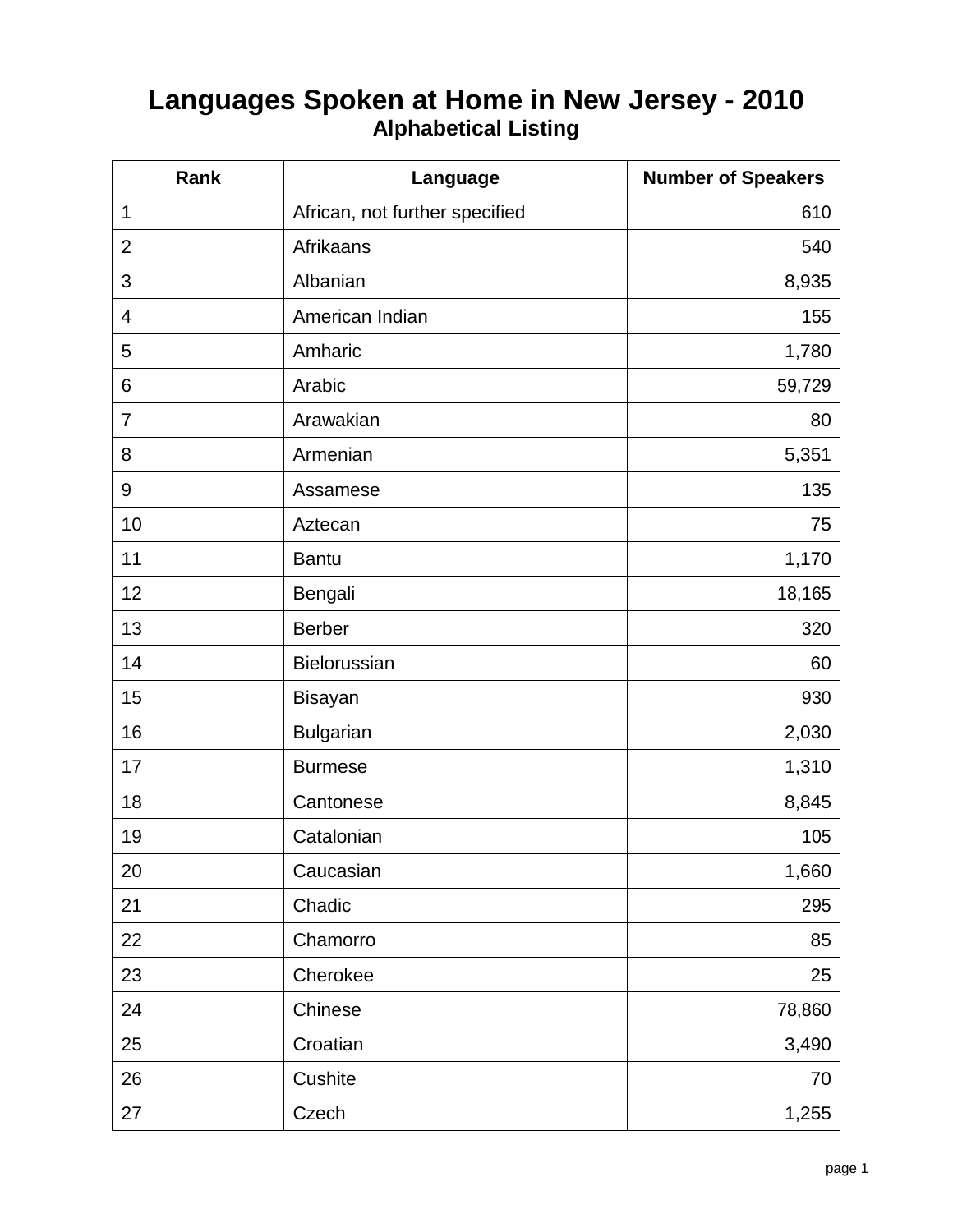| Rank | Language             | <b>Number of Speakers</b> |
|------|----------------------|---------------------------|
| 28   | Danish               | 920                       |
| 29   | Delaware             | 50                        |
| 30   | Dravidian            | 220                       |
| 31   | Dutch                | 3,020                     |
| 32   | Efik                 | 170                       |
| 33   | Estonian             | 575                       |
| 34   | Finnish              | 475                       |
| 35   | Formosan             | 3,955                     |
| 36   | French               | 35,985                    |
| 37   | <b>French Creole</b> | 44,092                    |
| 38   | Fuchow               | 190                       |
| 39   | Fulani               | 735                       |
| 40   | German               | 27,405                    |
| 41   | Gondi                | 155                       |
| 42   | Greek                | 20,843                    |
| 43   | Gujarati             | 75,414                    |
| 44   | Gur                  | 180                       |
| 45   | Hakka                | 50                        |
| 46   | <b>Hebrew</b>        | 15,800                    |
| 47   | Hindi                | 63,342                    |
| 48   | Hmong                | 15                        |
| 49   | Hungarian            | 6,296                     |
| 50   | Icelandic            | 75                        |
| 51   | Ilocano              | 590                       |
| 52   | India, n.e.c.        | 8,945                     |
| 53   | Indonesian           | 1,740                     |
| 54   | <b>Irish Gaelic</b>  | 1,085                     |
| 55   | Italian              | 78,856                    |
| 56   | Jamaican Creole      | 2,235                     |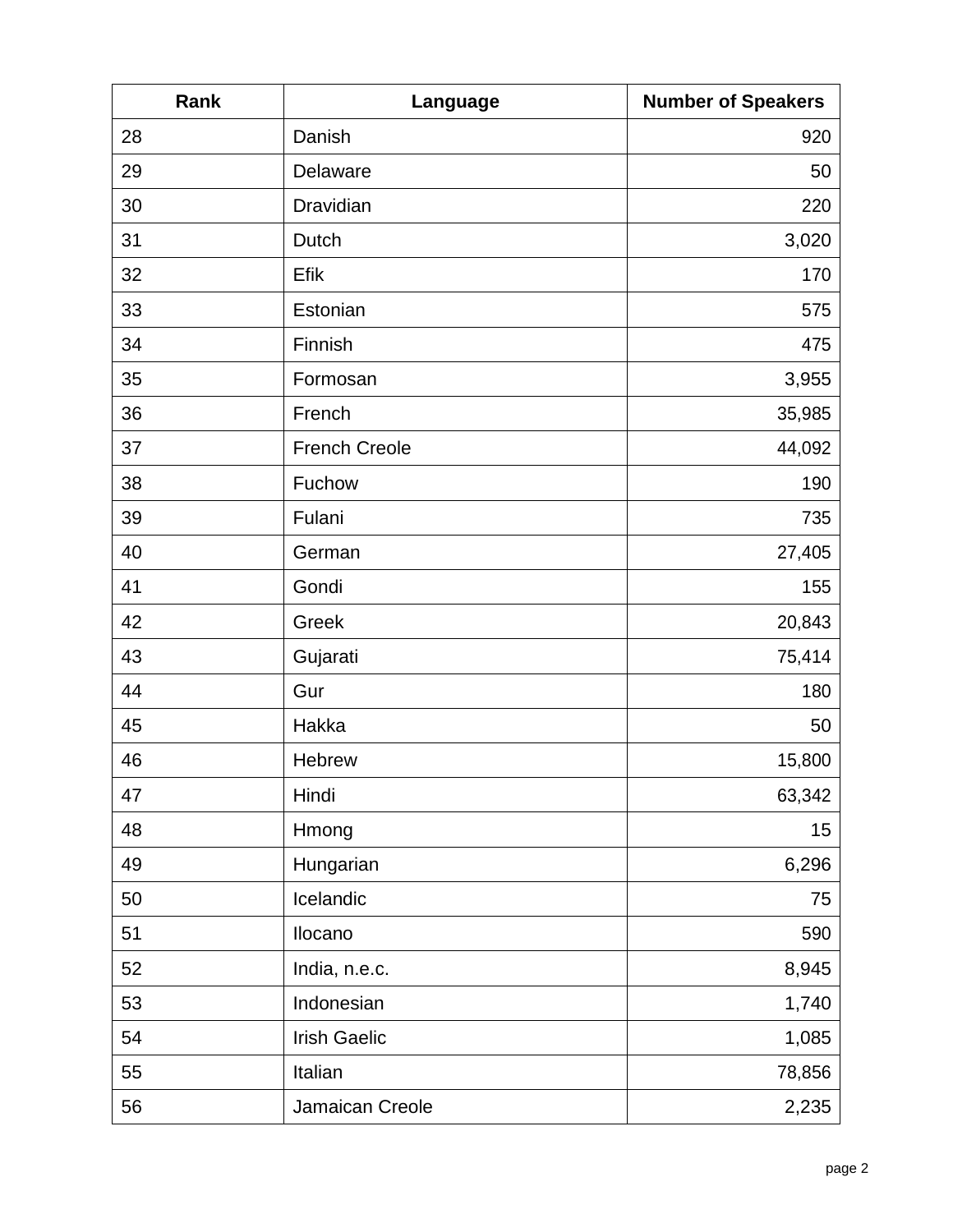| Rank | Language             | <b>Number of Speakers</b> |
|------|----------------------|---------------------------|
| 57   | Japanese             | 12,032                    |
| 58   | Kannada              | 5,325                     |
| 59   | Karachay             | 45                        |
| 60   | Karen                | 60                        |
| 61   | Kashmiri             | 295                       |
| 62   | <b>Keres</b>         | 20                        |
| 63   | Korean               | 76,224                    |
| 64   | Krio                 | 455                       |
| 65   | Kru, Ibo, Yoruba     | 23,035                    |
| 66   | <b>Kurdish</b>       | 150                       |
| 67   | Ladino               | 11                        |
| 68   | Laotian              | 244                       |
| 69   | Latvian              | 835                       |
| 70   | Lithuanian           | 1,740                     |
| 71   | Luxembourgian        | $\overline{7}$            |
| 72   | Macedonian           | 3,275                     |
| 73   | Malay                | 310                       |
| 74   | Malayalam            | 9,555                     |
| 75   | Mandarin             | 19,115                    |
| 76   | Mande                | 1,370                     |
| 77   | Marathi              | 8,250                     |
| 78   | Melanesian           | 125                       |
| 79   | Mohawk               | 55                        |
| 80   | Mongolian            | 225                       |
| 81   | Mon-Khmer, Cambodian | 745                       |
| 82   | Munda                | 200                       |
| 83   | Nepali               | 805                       |
| 84   | <b>Nilotic</b>       | 30                        |
| 85   | Norwegian            | 970                       |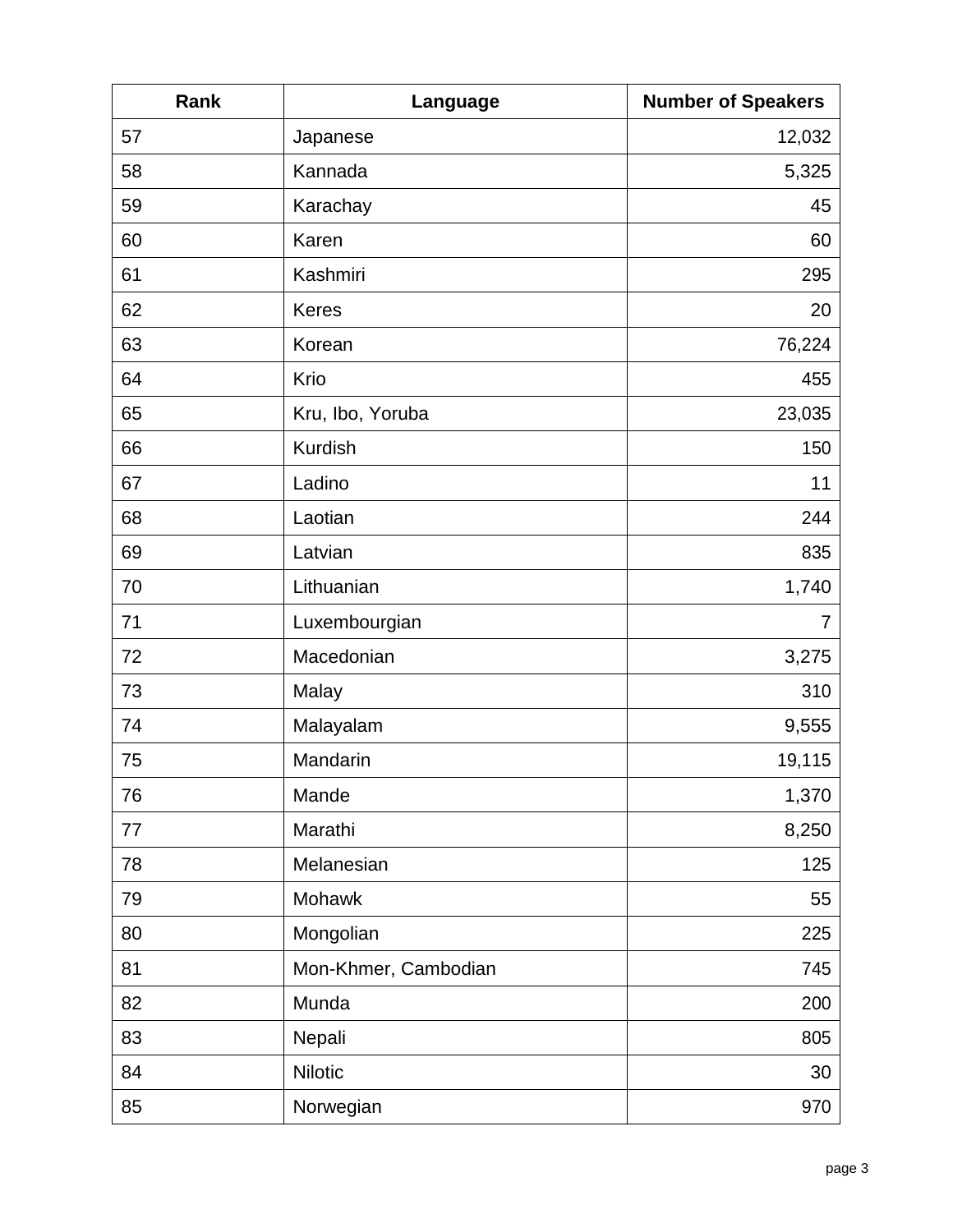| Rank | Language              | <b>Number of Speakers</b> |
|------|-----------------------|---------------------------|
| 86   | Ojibwa                | 95                        |
| 87   | Oriya                 | 600                       |
| 88   | Oto - Manguen         | 65                        |
| 89   | Ottawa                | 190                       |
| 90   | Pakistan, n.e.c.      | 1,155                     |
| 91   | Pampangan             | 300                       |
| 92   | Panjabi               | 13,990                    |
| 93   | Papia Mentae          | 20                        |
| 94   | Pashto                | 1,085                     |
| 95   | Patois                | 1,900                     |
| 96   | Pennsylvania Dutch    | 50                        |
| 97   | Persian               | 8,944                     |
| 98   | Pidgin                | 255                       |
| 99   | Polish                | 66,346                    |
| 100  | Portuguese            | 84,160                    |
| 101  | Quechua               | 125                       |
| 102  | Romanian              | 5,285                     |
| 103  | Russian               | 44,795                    |
| 104  | Samoan                | 75                        |
| 105  | <b>Scottic Gaelic</b> | 120                       |
| 106  | Sebuano               | 665                       |
| 107  | Serbian               | 2,935                     |
| 108  | Serbocroatian         | 2,540                     |
| 109  | Sindhi                | 1,080                     |
| 110  | Sinhalese             | 1,070                     |
| 111  | Slovak                | 3,540                     |
| 112  | Slovene               | 150                       |
| 113  | Spanish               | 1,277,000                 |
| 114  | Sudanic               | 90                        |